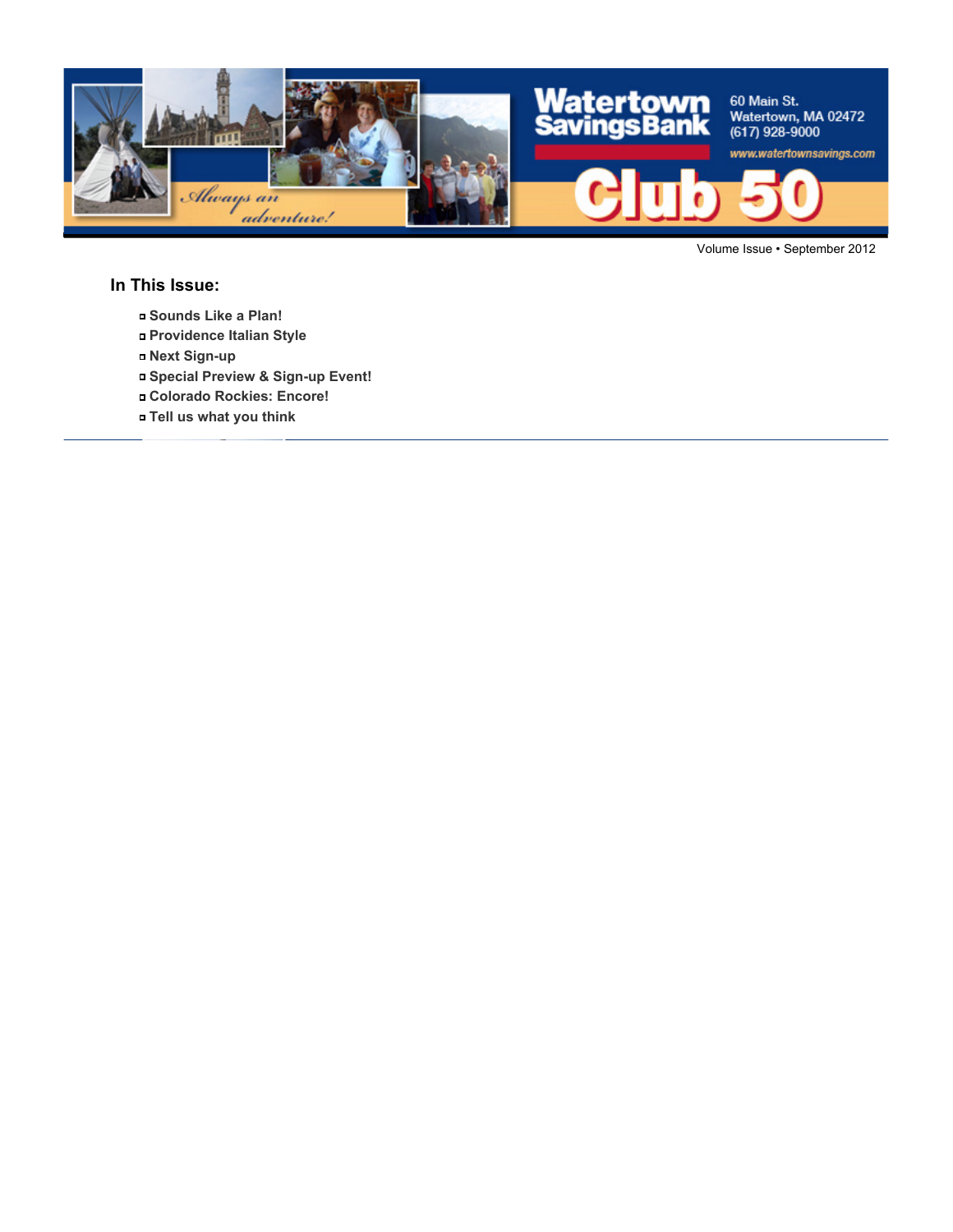

# **The Latest**

### **Sounds Like a Plan!**

You may think after our crazy, wonderful summer of Club 50 travel we would be taking a little breather before jumping into our annual holiday party planning. But quite the opposite!

We are happily very busy with our trip planning, meeting with lots of travel companies – both familiar faces and new contacts – to see what looks good for 2013 ... and bringing all of the info to our Club 50 Advisory Board.

As far as day trips, you may be surprised to find out I want to revisit some popular trips of Club 50 past. As many of you know, I have been reticent to do what I consider "repeat" trips, but as more and more of you have lobbied, these adventures were so long ago that so many of the newer Club 50 members never had the chance to experience them … and some of our longtime members may not have been available to join us that day! So we have been having fun going down Memory Lane, looking at flyers from previous years and thinking about the trips that members have especially enjoyed.

And what about 2013's big trips? I do have one thing in mind for the fall and we have to narrow down two choices for the summer. (Am I teasing too much?!) But, if you'll pardon the pun, I am absolutely "jazzed" about our trip to **New Orleans** in April! If you've never been, you have to go … and after you've gone, you'll be declaring the same thing! We've been excited to go here for a long time, and we found a great way to do it with Sweet Magnolia Tours, run by Tim Moulder, who many of you may remember from our<br>Branson/Nashville tour. Yes, Mr. "Just Call Me Handsome" has put together an exciting five days f staying in the French Quarter, our accommodations will feel as though we're miles away from the noisier aspects of Bourbon Street. Please see details about reserving your seat for our special Preview Night and Sign-up in our Save the Date section.

Although we're busy working on 2013, we're still going to enjoy a few more day trips for 2012 – our **Boston Movie Tour** on Thursday, September 13, for which we're still offering reservations (give us a call if you're interested), and our **Providence Italian Style** trip on Thursday, October 25 (please see details in this newsletter below). So I hope to see you … in 2012 and 2013!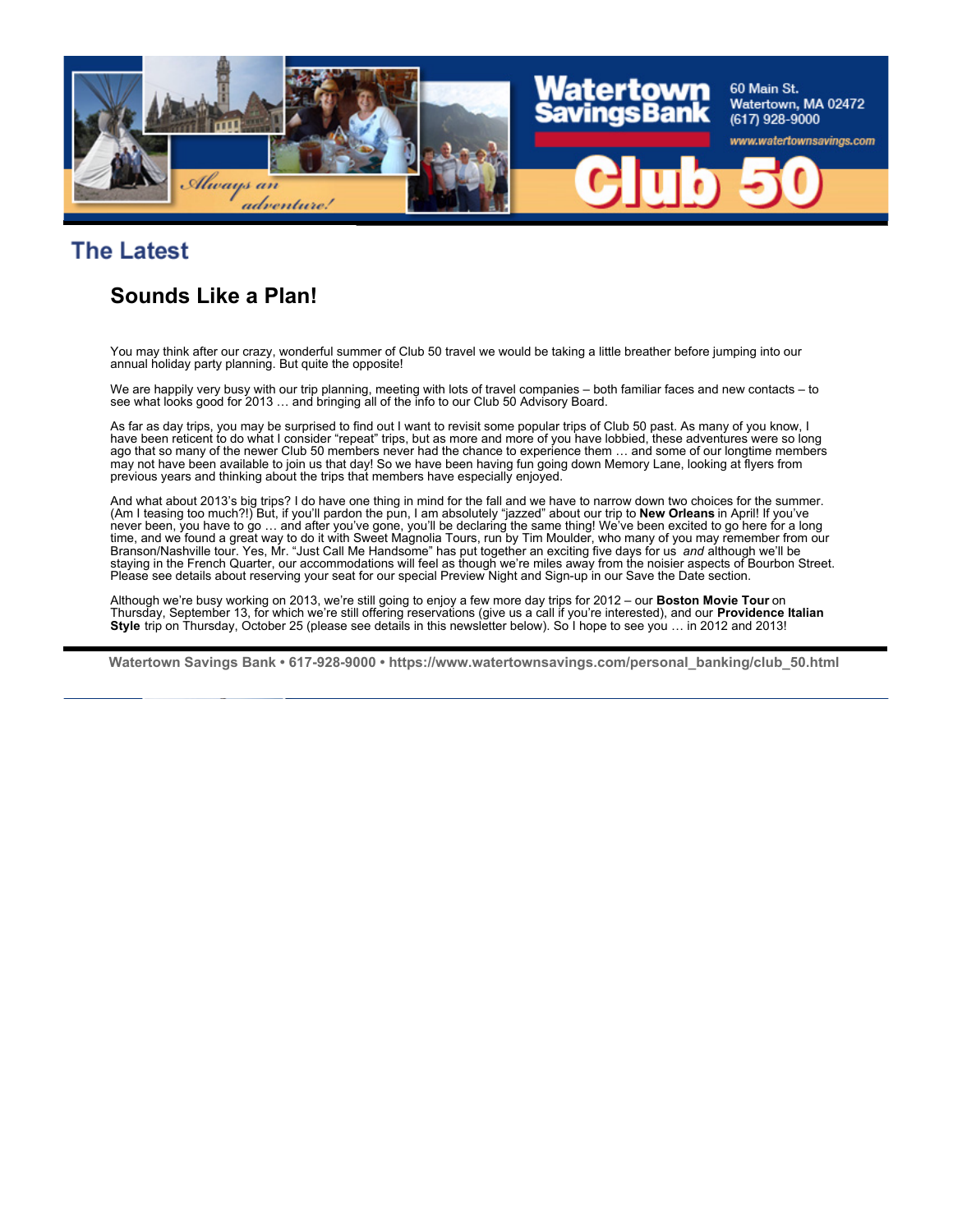

# **Providence Italian Style**

Reserve your spot for our October 25 tour Providence Italian Style, our day trip finale of 2012.

|                                    | <b>RESERVATION FORM</b><br>Enclosed please find \$ per person as payment in full for person(s).<br>Full payment (\$110 members; \$120 guests) is due at time of reservation. Please make checks payable to: WATERTOWN SAVINGS BANK                                                                                                                                                                                                                                                     | Providence Italian Style - 1ST DAY OF SIGN UP: FRIDAY, SEPTEMBER 14, 2012         |  |       |
|------------------------------------|----------------------------------------------------------------------------------------------------------------------------------------------------------------------------------------------------------------------------------------------------------------------------------------------------------------------------------------------------------------------------------------------------------------------------------------------------------------------------------------|-----------------------------------------------------------------------------------|--|-------|
|                                    |                                                                                                                                                                                                                                                                                                                                                                                                                                                                                        | Phone: 2008 2012 2012 2013 2014 2015 2016 2017 2018 2019 2017 2018 2019 2019 2017 |  |       |
|                                    |                                                                                                                                                                                                                                                                                                                                                                                                                                                                                        |                                                                                   |  |       |
|                                    |                                                                                                                                                                                                                                                                                                                                                                                                                                                                                        |                                                                                   |  |       |
| their participation in this event. | I hereby give permission to Watertown Savings Bank to duplicate and use for advertising purposes, any photographs taken of me on this trip. Watertown<br>Savings Bank Club 50 is organizing this event for its selected customers. The Bank uses experienced tour guides and common carriers. By signing this form you<br>agree to hold Watertown Savings Bank, Club 50, its employees, successors, agents and assigns harmless for all injuries, damages or other losses arising from |                                                                                   |  |       |
|                                    |                                                                                                                                                                                                                                                                                                                                                                                                                                                                                        |                                                                                   |  | Date: |
| <b>Return to:</b>                  | <b>WATERTOWN SAVINGS BANK</b><br>ATT: JOAN GALGAY<br>60 MAIN STREET, WATERTOWN MA 02472                                                                                                                                                                                                                                                                                                                                                                                                | PROVIDENCE ITALIAN STYLE<br>DATE: Thursday, October 25, 2012                      |  |       |
|                                    | Grilled Pizza Choice (please choose one):<br>Fresh mozzarella, basil, plum tomatoes, minced garlic, parmesan<br>Fresh spinach, portabello mushrooms, caramelized onions, Greek vinaigrette<br>Grilled chicken, smoked gouda cheese, mozzarella, red onion, BBQ sauce                                                                                                                                                                                                                   |                                                                                   |  |       |

Pink vodka sauce, gorgonzola cheese, mozzarella, provolone, parmesan, red onion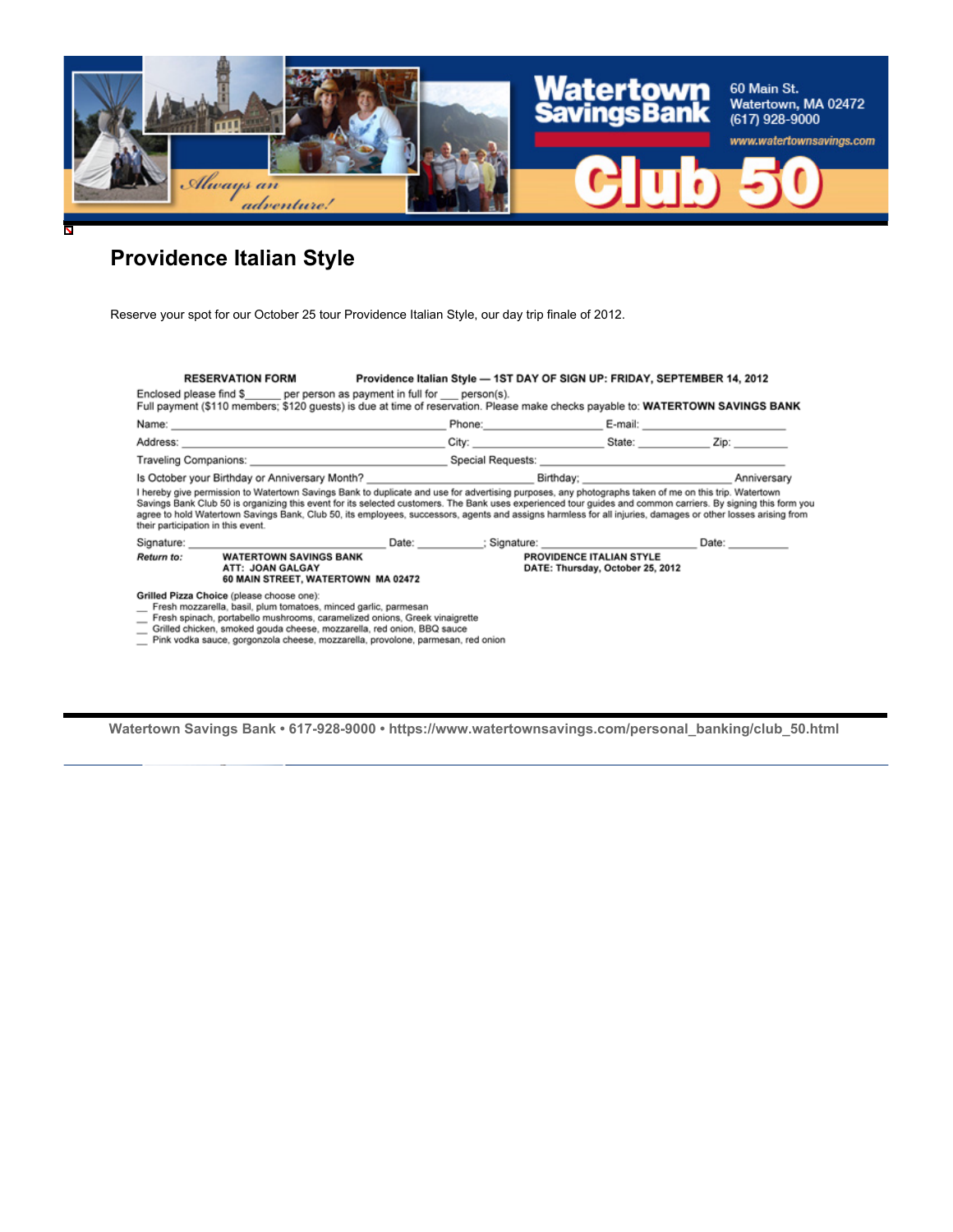

# **Travel Opportunities**

### **Next Sign-up**

**Providence Italian Style**

Trip Date: **Thursday, October 25** First day of sign-up: Friday, September 14 Features:

- Deluxe Yankee Line motorcoach from Nonantum Post 440, 295 California Street, Newton, at 7:30 a.m.; return approx. 3:30 p.m.
- Behind-the-scenes tour of Historic Federal Hill
- Venetian Gondola ride
- Providence tour
- Lunch on Federal Hill

Price: \$110 Members; \$120 Guests **Walkability: moderate** = ability to walk at a moderate pace.

Italy is always a very popular destination for our Club 50 members, so savor the flavor of Providence's Federal Hill, which Mario Batali declares is "one of the top ten Little Italy's in America." First we'll enjoy its sights and smells on a behind-the-scenes tour with renowned chef Cindy Salvato, then we'll delight in its tastes with Northern Italian style pizza and traditionally made tiramisu at Geppetto's. Our day in one of Travel and Leisure Magazine's "America's Favorite Cities" also boasts a stroll through the heart of the city with a tour guide pointing out the downtown's Italian connections, and then … we will glide under the Venetian bridges along the Riverwalk in an original Venetian Gondola! It's a taste of Italy a mere hour away!

#### **Please refer to the Club 50 page on the WSB website for more information. The reservation form is available on the left column of this page – see Trip Forms.**

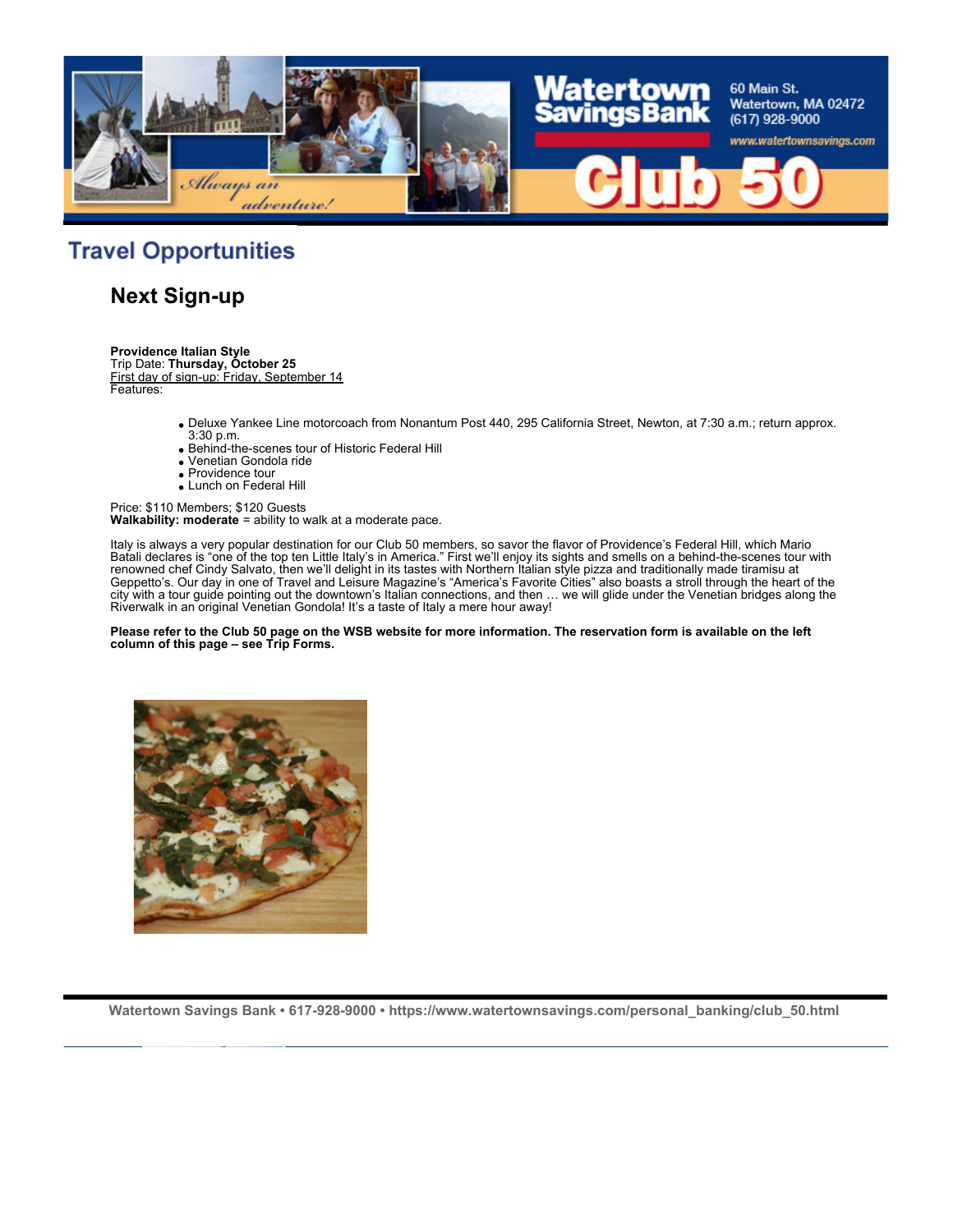

**Save the Date** 

# **Special Preview & Sign-up Event!**

Find out all about **Easy Living in the Big Easy of New Orleans!** Club 50 is hosting a special presentation about the April 15-19, 2013, adventure at 5 p.m. Thursday, September 27, at the American Legion Post 440, 295 California Street, Newton.



*Please reserve your seat by September 14* by calling Karen at (617) 928-2337.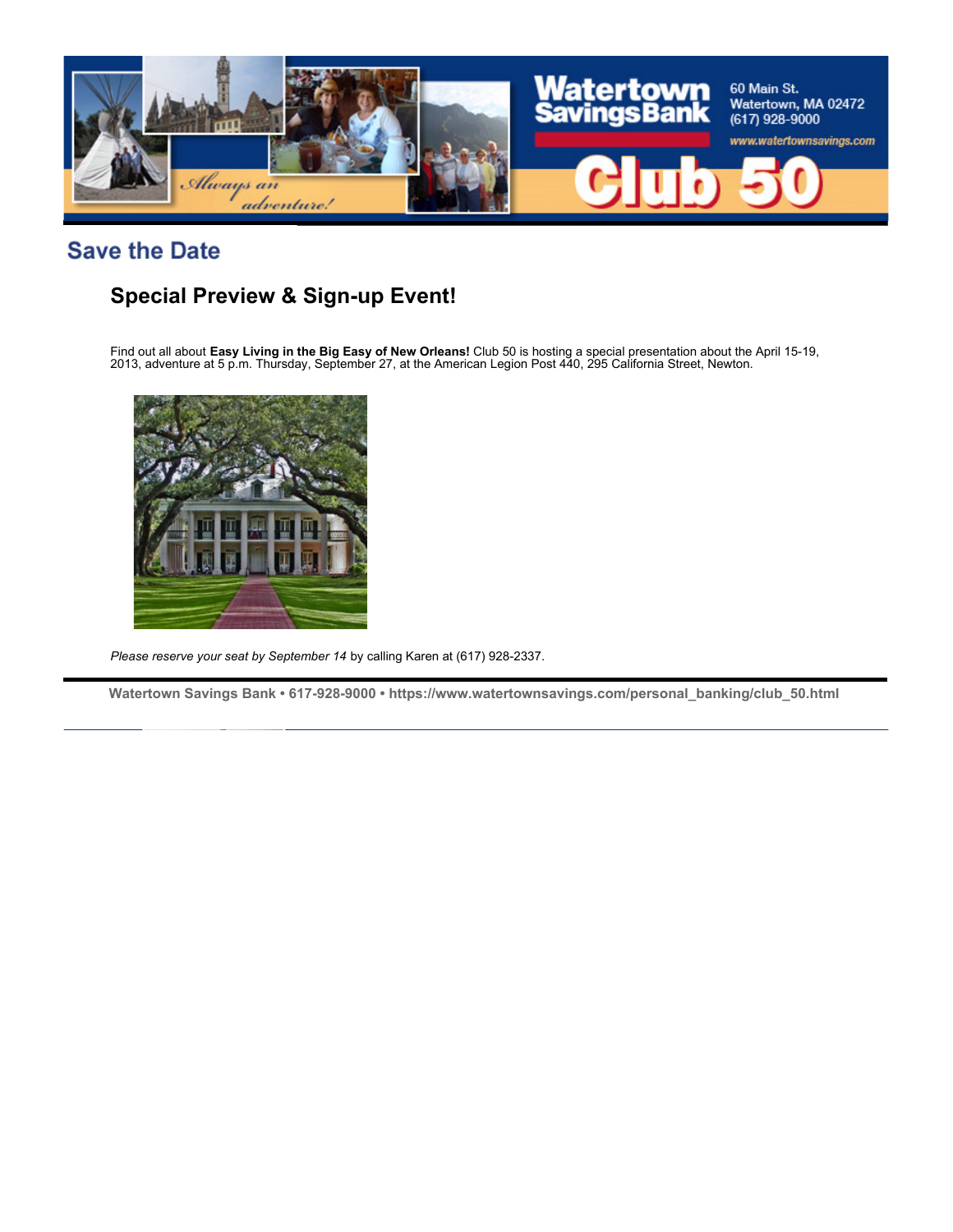

### **Featured Photos**

## **Colorado Rockies: Encore!**

Our **Trains of the Colorado Rockies** tour was so popular we did it twice! Here's the gang who headed out about a week after the first group returned. (They're enjoying one of the many scenic stops after lunch in Vail and before their champagne welcome in<br>Grand Junction!): *Front row, left to right: Tony and Pat Rando, Farides Batista. Back row: Dot* 

If you want to see more photos of the Trains of the Colorado Rockies trips as well as many other trips, just click on WSB Photo Album in red on the left. And if you're on Facebook, find us at Watertown Savings Bank-Massachusetts.